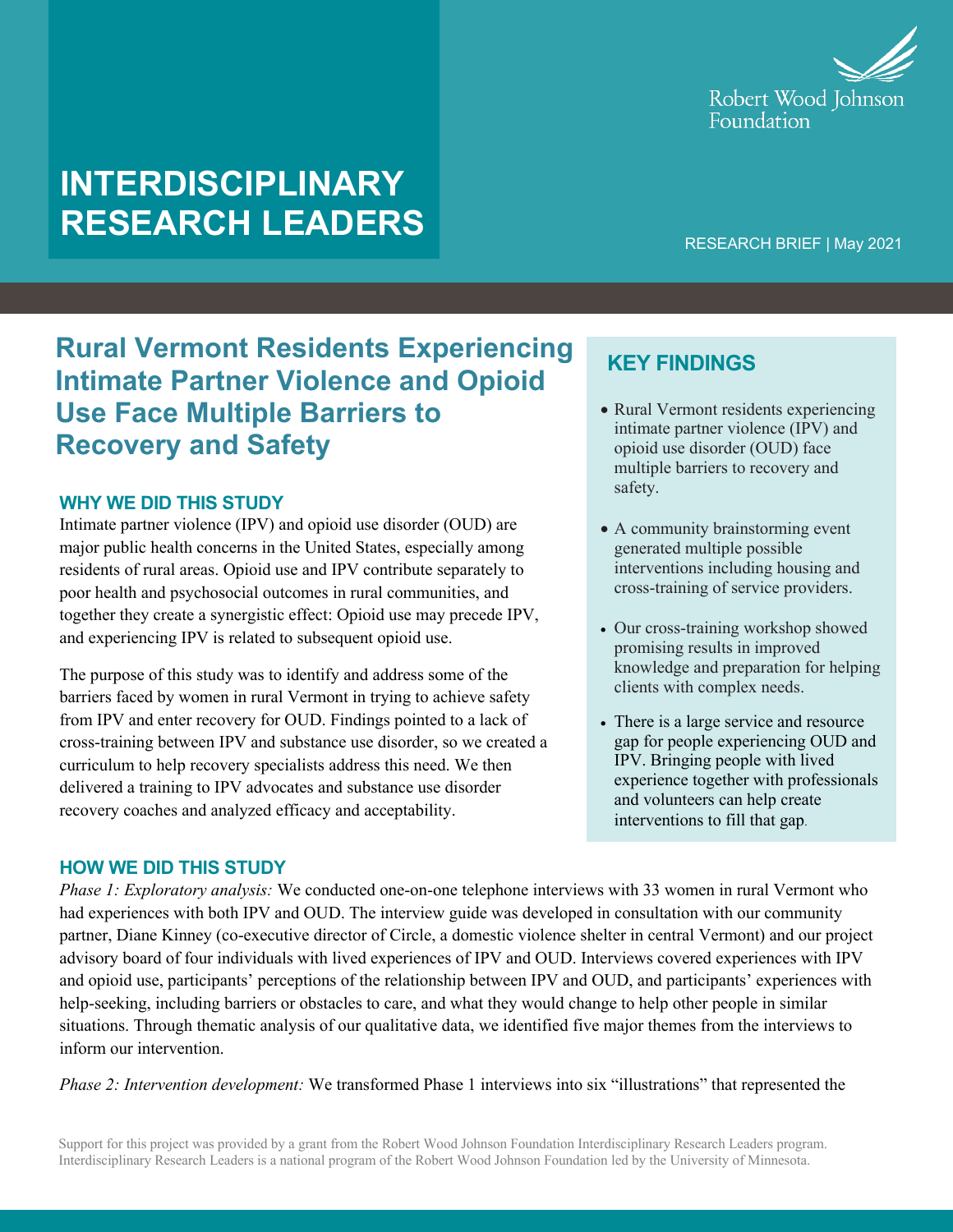

Research team members, advisory board members, and invited human services professionals participate in brainstorming activities at our 2019 ideation workshop. *(Photograph used with participant permission.)*

many complex issues faced by women when seeking safety and recovery. We then held an all-day "ideation workshop" in Montpelier on October 10, 2019, inviting 35 representatives from professions in substance use treatment and recovery, children's protective services, advocates for survivors of IPV, and sexual assault. Workshop participants worked in groups to read an illustration and to identify resources, currently inaccessible or nonexistent, that could address its issues. The workshop generated many ideas to improve service provision for people experiencing IPV and substance use. Two major solutions offered were: (1) safe, recovery-supportive housing for women with children, and (2) cross-training survivor advocacy and substance use treatment/recovery workforces.

*Phase 3: Cross-training event:* To develop a crosstraining curriculum, we partnered with Recovery Vermont, which trains and certifies peer recovery coaches. Due to the ongoing COVID-19 pandemic, we held the training event via Zoom. We invited 20 survivor advocates and 20 peer recovery coaches to join us for an all-day workshop on February 26, 2021. Attendees currently working as peer recovery coaches attended a session with community partner Diane Kinney (Circle, Inc) to learn about IPV, while current survivor advocates attended a session with trainers from Recovery Vermont to learn about substance use disorder, paths to recovery, and the role of peer recovery coaches. To evaluate our training workshop, we

conducted pre-and post-training surveys.

#### **WHAT WE FOUND**

In Phase 1, we identified five major themes from the interviews: (1) challenges associated with geographic isolation and transportation, (2) inaccessibility of existing IPV and OUD services, (3) lack of integrated IPV and OUD services, (4) social isolation, and (5) amplification of stigma in small rural communities.

Results from Phase 1 qualitative interviews demonstrated that existing services did not meet the needs of rural residents experiencing IPV and OUD. Geographic isolation meant that participants often lived far from service providers, and transportation issues made it difficult to get treatment or services. These challenges were often exacerbated by harsh Vermont winter weather. The relative lack of service providers meant that participants faced long wait-lists for beds in IPV shelters or substance use disorder treatment clinics, with few options available for women with

## **"He would take my shoes and all the baby's warm winter gear so we couldn't leave."**

**–** *Research participant*